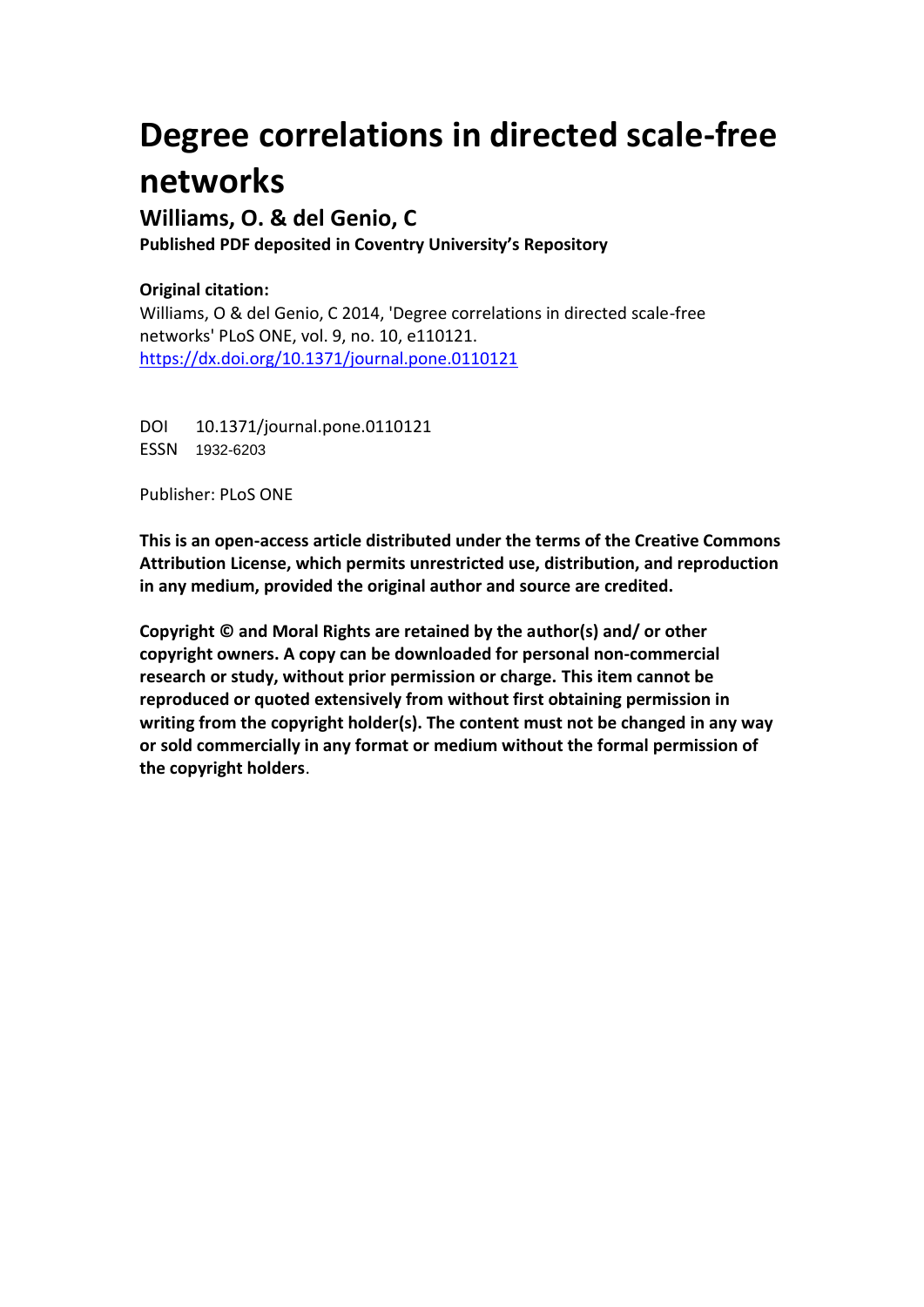# Degree Correlations in Directed Scale-Free Networks

### Oliver Williams<sup>1</sup>, Charo I. Del Genio<sup>2,3,4</sup>\*

1 Department of Physics, University of Warwick, Coventry, United Kingdom, 2 Warwick Mathematics Institute, University of Warwick, Coventry, United Kingdom, 3 Centre for Complexity Science, University of Warwick, Coventry, United Kingdom, 4 Warwick Infectious Disease Epidemiology Research (WIDER) Centre, University of Warwick, Coventry, United Kingdom

#### Abstract



Scale-free networks, in which the distribution of the degrees obeys a power-law, are ubiquitous in the study of complex systems. One basic network property that relates to the structure of the links found is the degree assortativity, which is a measure of the correlation between the degrees of the nodes at the end of the links. Degree correlations are known to affect both the structure of a network and the dynamics of the processes supported thereon, including the resilience to damage, the spread of information and epidemics, and the efficiency of defence mechanisms. Nonetheless, while many studies focus on undirected scale-free networks, the interactions in real-world systems often have a directionality. Here, we investigate the dependence of the degree correlations on the power-law exponents in directed scale-free networks. To perform our study, we consider the problem of building directed networks with a prescribed degree distribution, providing a method for proper generation of power-law-distributed directed degree sequences. Applying this new method, we perform extensive numerical simulations, generating ensembles of directed scale-free networks with exponents between 2 and 3, and measuring ensemble averages of the Pearson correlation coefficients. Our results show that scale-free networks are on average uncorrelated across directed links for three of the four possible degree-degree correlations, namely indegree to in-degree, in-degree to out-degree, and out-degree to out-degree. However, they exhibit anticorrelation between the number of outgoing connections and the number of incoming ones. The findings are consistent with an entropic origin for the observed disassortativity in biological and technological networks.

Citation: Williams O, Del Genio CI (2014) Degree Correlations in Directed Scale-Free Networks. PLoS ONE 9(10): e110121. doi:10.1371/journal.pone.0110121 Editor: Daniele Marinazzo, Universiteit Gent, Belgium

Received July 22, 2014; Accepted September 15, 2014; Published October 13, 2014

Copyright: © 2014 Williams, Del Genio. This is an open-access article distributed under the terms of the [Creative Commons Attribution License](http://creativecommons.org/licenses/by/4.0/), which permits unrestricted use, distribution, and reproduction in any medium, provided the original author and source are credited.

Data Availability: The authors confirm that all data underlying the findings are fully available without restriction. All relevant data are within the paper and its Supporting Information files.

Funding: OW acknowledges support by the URSS (Undergraduate Research Support Scheme) of the University of Warwick. CIDG acknowledges support by EINS, Network of Excellence in Internet Science, via the European Commission's FP7 under Communications Networks, Content and Technologies, grant No. 288021. The funders had no role in study design, data collection and analysis, decision to publish, or preparation of the manuscript.

Competing Interests: The authors have declared that no competing interests exist.

\* Email: C.I.del-Genio@warwick.ac.uk

#### Introduction

The use of networks is fundamental to model the structure and the dynamics of a vast number of systems found throughout the natural and engineered worlds. Their main appeal lies in allowing the reduction of a complex system to a discrete set of elements, the nodes, that interact across links. Then, one can study the structural properties of a network and infer results on the behaviour of the system thus modelled [1,2]. The simplest global structural attribute of a network is its degree distribution  $P(k)$ , which expresses the probability of having a node with  $k$  links. A particularly important case is that of scale-free networks, in which the degree distribution obeys a power-law  $P(k) \sim k^{-\gamma}$  [3–6]. Scale-free networks have been observed in citation distributions [7–9], Internet and WWW topology [10,11], biological systems [12,13], technological, economic and social systems [14,15], and transport processes [16,17], and therefore they have been the subject of a considerable body of research. A generalization of the simple network model can be introduced by defining a directionality for the links. Directed networks are more suited to represent systems in which the interaction between elements is not necessarily symmetric, such as food webs or gene regulatory networks [18]. In this case, the connectivity of a node is no longer represented by a single scalar, as each node has a number of incoming connections (its in-degree

 $k^{-}$ ) and a number of outgoing connections (its out-degree  $k^{+}$ ). A related quantity is the degree assortativity, often called simply assortativity, which measures the tendency of a node to be connected to nodes of similar degree. Assortativity is effectively a measure of the correlations amongst node degrees. As such, it is known to have substantial effects on the dynamical processes taking place on a network. For instance, assortative networks are more resistant to fragmentation in case of attack, while disassortative networks are less prone to cascading failures [19–21]. Degree correlations also play an important role in mathematical epidemiology, as they directly affect the dynamics of epidemic spreading, as well as the efficiency of defence mechanisms [22–25]. Numerous studies have shown that social networks are typically assortative, while biological and technological networks are disassortative, with links preferentially between nodes of high and low degree. In the case of directed networks, one can actually consider four different degree assortativities across links, as one can model the dependence of either in-degree or out-degree of a node on either in-degree or out-degree of its neighbours [26–28]. Here, we study how a scale-free structure affects assortativity in directed networks. In particular, we show that directed scale-free networks exhibit no in–in, out–out and in– out correlations, but are anticorrelated in the out–in assortativity.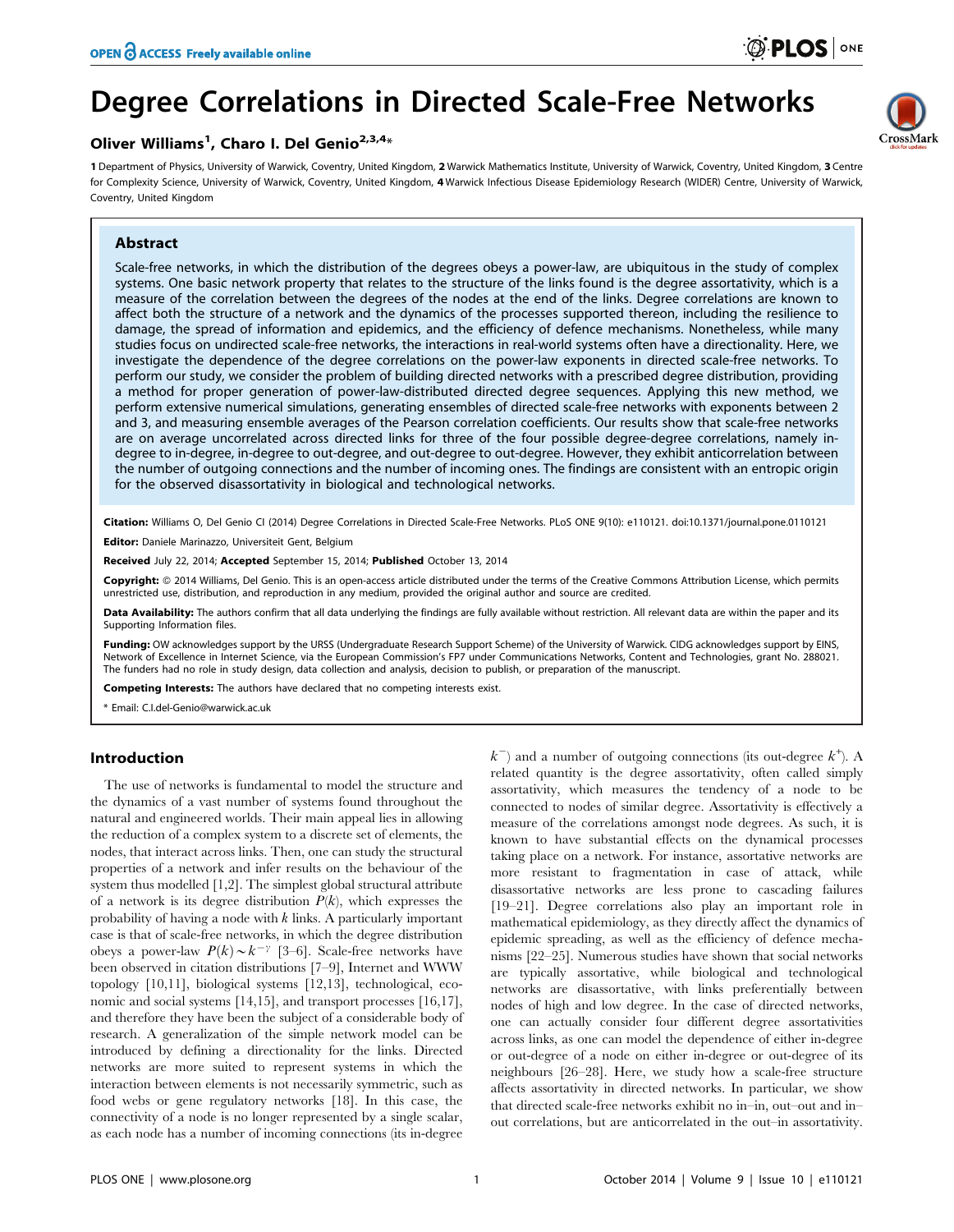#### Methods

To study the preferred correlation structure induced by scalefreeness in directed networks, we performed extensive numerics, generating statistical ensembles of networks with power-law distributed in-degrees and out-degrees. The generation of directed networks with given degree distributions involves two distinct phases. First, extract two sequences of integer numbers that follow the distributions, and assign these to the nodes as directed halflinks, or ''stubs''. Taken in pairs, these numbers form a so-called bi-degree sequence, and correspond to the in-degree and the outdegree of each node. Then, sample the bi-degree sequence creating network realizations without self-edges or multiple edges. A suitable method to perform this second step is the algorithm discussed in Ref. [29], which allows an efficient uniform sampling of the realizations of a bi-degree sequence. However, not every sequence of integer pairs can be realized by a simple directed graph. Thus, before being able to apply the sampling algorithm, we need to develop a procedure to properly create bi-degree sequences that admit realizations, which are referred to as graphical. To do so, we start from the Fulkerson theorem [30], which states the necessary and sufficient graphicality conditions for bi-degree sequences:

#### Theorem 1

A sequence of non-negative integer pairs  $\mathcal{D} = \{ (k_1^-, k_1^+) ,$  $(k_2^-, k_2^+), \ldots, (k_N^-, k_N^+)\}$  with  $k_1^- \ge k_2^- \ge \cdots \ge k_N^-$  is graphical if and only if

$$
k_1^- \le N - 1, \quad \max_{1 \le i \le N} k_i^+ \le N - 1, \tag{1}
$$

$$
\sum_{i=1}^{N} k_i^- = \sum_{i=1}^{N} k_i^+, \qquad (2)
$$

$$
\sum_{i=1}^{x} k_i^{-} \le \sum_{i=1}^{x} \min\{x-1, k_i^{+}\} + \sum_{i=x+1}^{N} \min\{x, k_i^{+}\}.
$$
 (3)

Theorem 1 can be used to efficiently verify the graphicality of an extracted sequence using the particularly fast implementation described in [29]. The theorem can be intuitively understood by looking at the three conditions. Condition 1 simply ensures that no node has a number of incoming or outgoing stubs that exceeds the number of other nodes. This is clearly a necessary condition, since each node can connect to or receive connections from at most all the remaining nodes. To understand Condition 3, notice that the left-hand side is just the number of incoming stubs in the set consisting of the first  $x$  nodes. Then, consider how to maximize this number. To start with, take each of the first  $x$  nodes and connect them to all the others in the set. However, note that each node  $i$ can only have as many outgoing connections as its out-degree  $k_i^+$ . Thus, if the out-degree of node  $i$  is large enough, it can be connected to all the remaining  $x-1$  nodes; otherwise, it can only be connected to  $k_i^+$  amongst the remaining  $x-1$ . The first term in the sum on the right-hand side accounts for these connections. The second term in the sum has the same meaning. However, the sum is now taken over the nodes that are *not* within the first  $x$ . Thus, each can connect to at most x, rather than  $x-1$ , other nodes. Finally, Condition 2 mandates the total number of incoming stubs equal the total number of outgoing stubs. This introduces an important constraint in the generation of graphical bi-degree sequences. To see why, write the number of incoming and outgoing stubs as

$$
\sum_{i=1}^{N} k_i^{\pm} = N \langle k^{\pm} \rangle.
$$
 (4)

In general, the power-law exponents for in-degrees and outdegrees in directed scale-free networks can be different [1–5]. Then, if the out-degrees scale as  $k^{+\gamma^+}$  and the in-degrees as  $k^{-\gamma^-}$ , for  $N \gg 1$ , it is  $\langle k^{\pm} \rangle \approx \frac{\gamma^{\pm} - 1}{\gamma^{\pm} - 2}$ . Thus, one cannot expect the sums of in-degrees and out-degrees to be equal, if the respective powerlaw exponents are different. In fact, in the region of interest  $2 < \gamma \leq 3$ , the variance of power-law distributions is unbounded, since  $\langle k^{\pm} 2 \rangle \approx \frac{\gamma^{\pm} - 1}{\gamma^{\pm} - 3}$ . Thus, in this range of exponents, one should not expect Condition 2 to be satisfied even when choosing the same exponent for in-degrees and out-degrees.

To guarantee that Condition 2 is satisfied, and avoid the trivial non-graphicality of the generated bi-degree sequence, one cannot extract independently the sequences of in-degrees and out-degrees. Rather, one should be extracted without further constraints, and the other should be conditioned to have the same sum as the former. Without loss of generality, assume that  $\gamma^+ > \gamma^-$ . Then, it is  $\langle k^{-} \rangle$  >  $\langle k^{+} \rangle$ . Thus, freely extracting the out-degrees requires, on average, to lower the mean in-degree with respect to its unconstrained value. This effectively introduces an upper cutoff excluding all the degrees above a certain threshold  $N_U$ . For a large network, the normalization constant of the in-degree distribution with an upper cutoff is

$$
Z_{N_U} \equiv \int_1^{N_U} k^{-\nu} d\mathbf{k}^- = \frac{N_U^{1-\nu} \left( N_U^{\nu} - 1 - 1 \right)}{\nu - 1} . \tag{5}
$$

Thus, the mean in-degree is

$$
\langle k^{-} \rangle_{N_U} = \int_1^{N_U} \frac{k^{-\nu} - 1}{Z_{N_U}} \, \mathrm{d}k + \frac{\gamma - 1}{\gamma - 2} N_U \frac{N_U^{\gamma - 2} - 1}{N_U^{\gamma - 1} - 1} \,. \tag{6}
$$

Equating Eq. 6 with the expression for the unconstrained mean out-degree yields

$$
N_U \frac{N_U^{\gamma^- - 2} - 1}{N_U^{\gamma^- - 1} - 1} = \frac{\gamma^- - 2\gamma^+ - 1}{\gamma^- - 1\gamma^+ - 2} \,. \tag{7}
$$

The solution to Eq. 7, plotted in Fig. 1, show that for almost all the choices of  $\gamma$ <sup>-</sup> and  $\gamma$ <sup>+</sup>, the upper cutoff would eliminate the vast majority of the tail of the degree distribution. As the defining characteristic of scale-free networks is a power-law tail, this indicates that the choice of conditioning the in-degree distribution on the sum of the out-degrees is not suitable for sequence generation.

The other possibility is extracting the in-degrees in an unconstrained way, and conditioning the out-degrees on their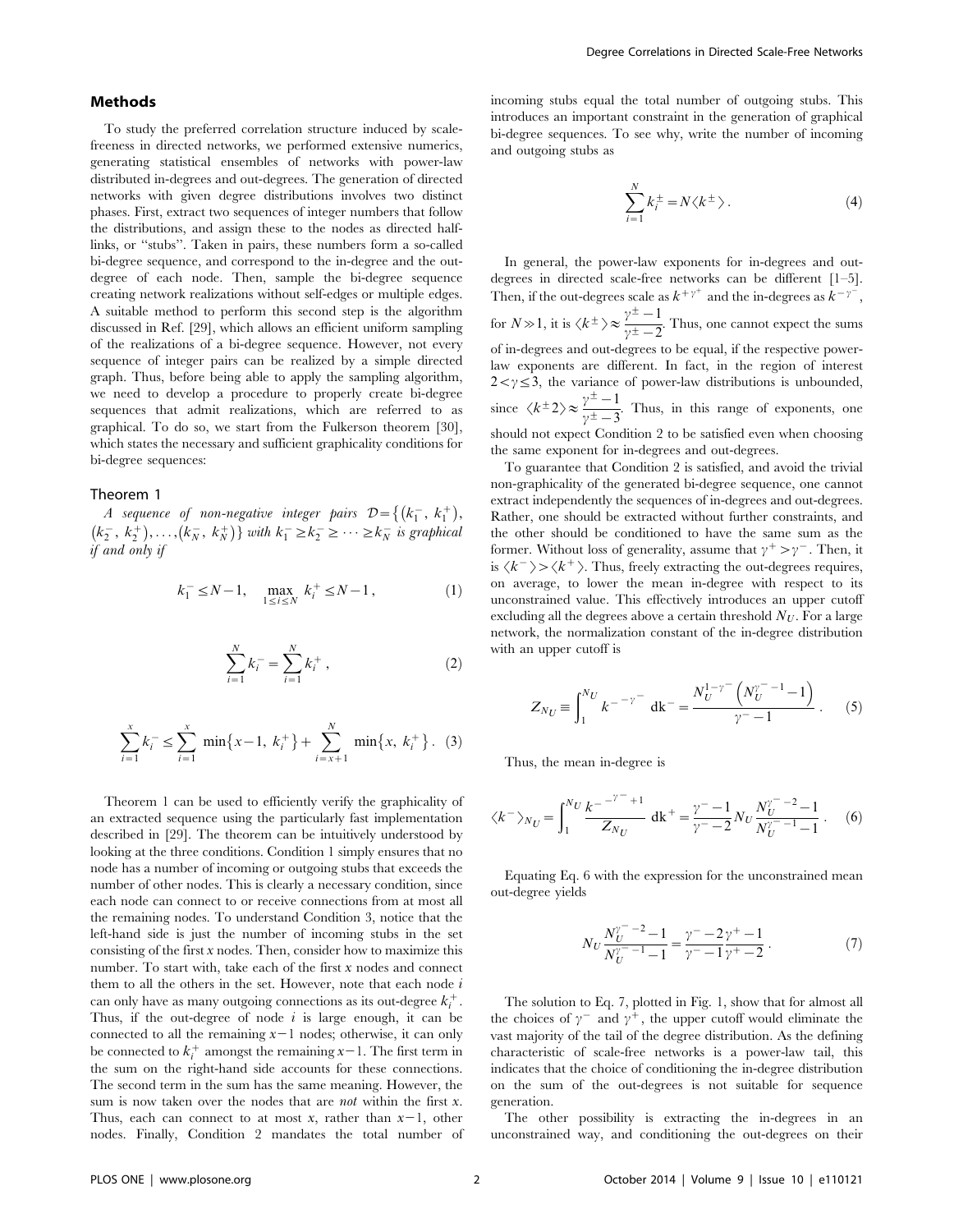

Figure 1. Effective upper cutoff on the in-degrees if they are conditioned on the sum of the out-degrees. The contour plot shows the logarithm of the introduced upper cutoff. Note that for almost all the choices of power-law exponents, such cutoff is so low that the greatest part of the distribution tail is lost, affecting the scalefree character of the resulting network. The labels indicate the logarithm of the cutoff for the corresponding contour lines. Only half of the region is plotted, as we are under the assumption that  $\gamma^+ > \gamma^-$ . doi:10.1371/journal.pone.0110121.g001

sum. This time, the cutoff introduced is a lower cutoff  $N_L$  on the out-degree distribution. For  $N \gg 1$ , the out-degree normalization constant with lower cutoff is

$$
Z_{N_L} \equiv \int_{N_L}^{\infty} k^{+}{^{-\gamma}}^{+} dk^{+} = \frac{N_L^{1-\gamma}}{\gamma^+ - 1}.
$$
 (8)

Then, the mean out-degree is

$$
\langle k^+ \rangle_{N_L} = \int_{N_L}^{\infty} \frac{k^{+-\gamma^++1}}{Z_{N_L}} \, \mathrm{d}k^+ = \frac{\gamma^+-1}{\gamma^+-2} N_L \,. \tag{9}
$$

As the two mean degrees have to be equal, it is

$$
N_L = \frac{\gamma^- - 1}{\gamma^- - 2\gamma^+ - 1} \,. \tag{10}
$$

Note that, defining the excess exponent  $E \equiv \gamma^+ - \gamma^-$ , the equation above can be rewritten as

$$
N_L = \frac{\gamma^- - 1}{\gamma^- - 2} \left( 1 - \frac{1}{\gamma^- - 1 + E} \right). \tag{11}
$$

This form explicitly shows that  $N_L$  is 1 when the exponents are equal and  $E = 0$ , and it increases monotonically with  $E$ , towards an asymptotic value of  $({\gamma}^- - 1)/({\gamma}^- - 2)$ . As illustrated in Fig. 2, such cutoff is very mild. Thus, this approach leaves the tail of the distribution entirely untouched. Moreover, for more than half of the region of interest, the whole out-degree distribution has no effective cutoff at all.



Figure 2. Effective lower cutoff on the out-degrees if they are conditioned on the sum of the in-degrees. The contour plot shows the logarithm of the introduced lower cutoff. Unlike what happens with the reverse choice, the cutoff introduced is always minor, and it actually vanishes for most of the choices of in-degree and outdegree exponents. The labels indicate the logarithm of the cutoff for the corresponding contour lines. Only half of the region is plotted, as we are under the assumption that  $\gamma^+ > \gamma^-$ . doi:10.1371/journal.pone.0110121.g002

Notice that defining a proper method for the generation of power-law distributed directed degree sequences is essential for the accuracy of research outcomes. In fact, approximate techniques have uncontrolled errors and produce results that depend on the details of the approximation made [18,31].

#### Results and Discussion

At the light of the considerations expressed in the previous section, we generated ensembles of bi-degree sequences of random power-law distributed integers with exponents between 2 and 3, conditioning the sequence with the greater exponent on the sum of the sequence with the lower one. Then we tested the sequences for graphicality, and sampled the graphical ones using the direct construction algorithm detailed in Ref. [29]. For each sample, we measured the assortativities using the Pearson coefficients

$$
r^{\alpha\beta} = \frac{\sum_{i,j} A_{i,j} (k_i^{\alpha} - \langle k^{\alpha} \rangle_L) (k_j^{\beta} - \langle k^{\beta} \rangle_L)}{\sqrt{\sum_i k_i^{\alpha} (k_i^{\alpha} - \langle k^{\alpha} \rangle_L)^2} \sqrt{\sum_j k_j^{\beta} (k_j^{\beta} - \langle k^{\beta} \rangle_L)^2}},
$$
(12)

where the averages are taken over all directed links, the elements of the adjacency matrix of the network  $A_{i,j}$  are 1 if there is a link from node i to node j, and  $\alpha$  and  $\beta$  can be - or +, indicating indegrees or out-degrees, respectively [32]. We stress that the sampling method used is a degree-based graph construction algorithm [33]. Algorithms in this class can access the entire space of the realizations of a graphical sequence. They work by building the sample graphs via the systematic placement of links, guaranteeing that the graphicality of the sequence is maintained after each step. At every moment, the combinatorially exact probabilities of placing each allowed link are completely determined. Thus, these methods efficiently allow uniform graph sampling, without introducing biases due to a particular choice of generative model or construction algorithm, which can result in overrepresentation or inaccessibility of part of the realization space.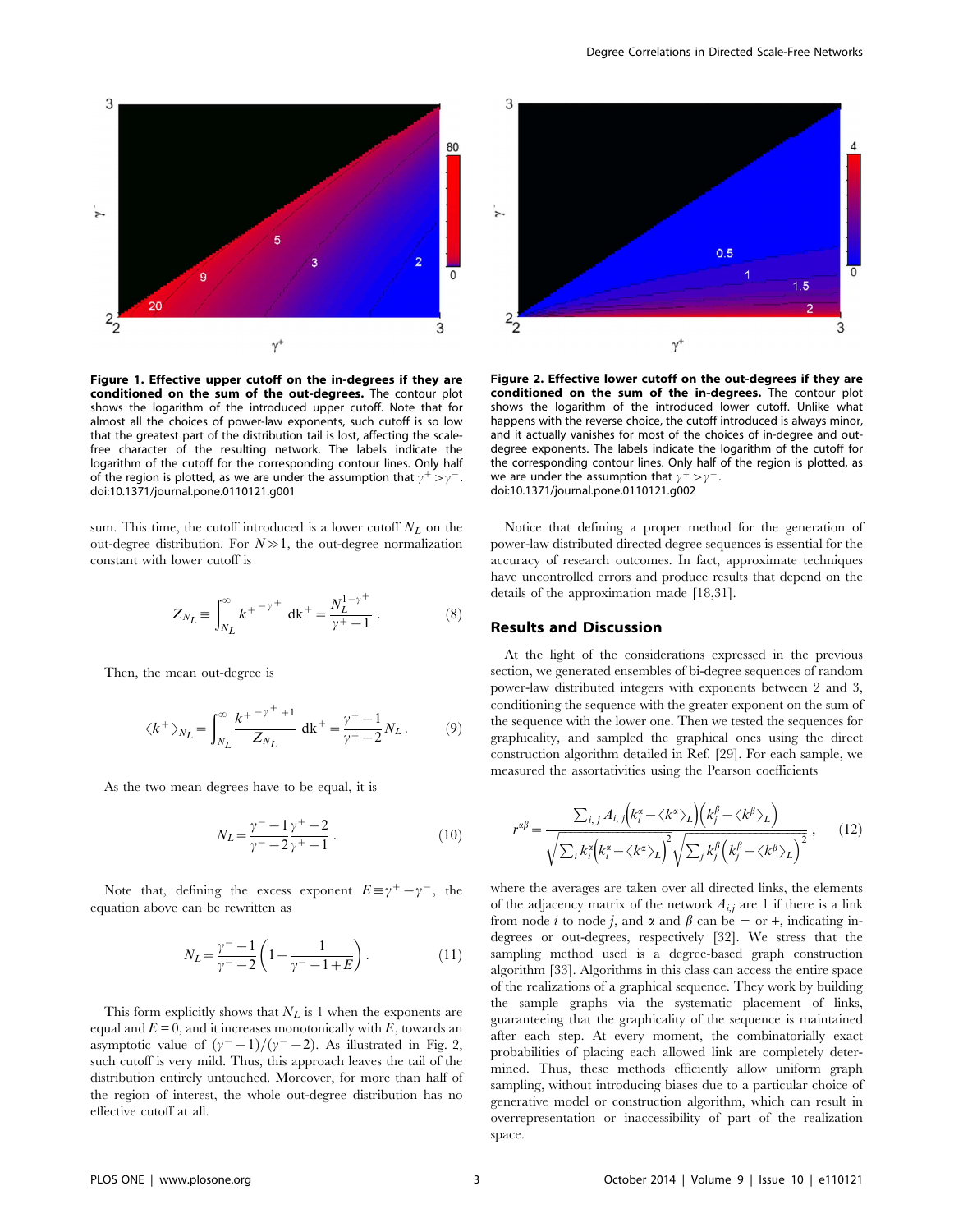The results indicate the absence of any dependence of the in-in, in-out and out-out coefficients on the choice of power-law exponents. In fact, these three coefficients all vanish within the uncertainties throughout the region studied. Conversely, the out-in coefficient is always negative (Fig. 3), indicating disassortative correlation between the out-degree of the node at the beginning of a link and the in-degree of the node at its end. Figure 4 illustrates this pattern of dependence by plotting the average in-degree  $\langle k^{-} \rangle_{n}$  of the neighbours of nodes with a given out-degree  $k^{+}$ , for an ensemble of networks with  $\gamma^{+} = \gamma^{-} = 2.01$  and  $N = 1000$ . The values of  $\langle k^{-} \rangle_{n}$  decrease quickly and monotonically with  $k^{+}$ , confirming the strong disassortative nature of the networks. Our results show substantial similarities between the correlation structure of directed and undirected scale-free networks. Indeed, it is a well-known fact that random undirected scale-free networks are disassortative [34–38]. Thus, to explain our findings, we use the entropic treatment described in Ref. [39], extending it to directed networks. To do so, write the information entropy of a given network as

$$
S = -\sum_{i,j} \left[ \varepsilon_{i,j} \log \varepsilon_{i,j} + (1 - \varepsilon_{i,j}) \log (1 - \varepsilon_{i,j}) \right], \quad (13)
$$

where  $\varepsilon_{i,j}$  is the expectation value for the  $(i, j)$  element of the adjacency matrix. To derive an expression for  $\varepsilon_{i,j}$  in the case of a given bi-degree sequence, note that it has to satisfy two conditions, namely

$$
\sum_{j=1}^{N} \varepsilon_{i,j} = k_i^+ \tag{14}
$$



Figure 4. Disassortative degree correlations. The plot shows the average in-degree  $\langle k^{-} \rangle_{n}$  of the neighbours of nodes with a given outdegree  $k^{+}$  for an ensemble of networks with  $\gamma^{+} = \gamma^{-} = 2.01$  and  $N = 1000$ . The dependence of  $\langle k^{-} \rangle_n$  on  $k^{+}$  clearly indicates that nodes with low out-degree link preferentially to nodes of high in-degree, and nodes with high out-degree link mostly to nodes of low in-degree. The monotonically decreasing dependence confirms the strong disassortative nature of the networks.

doi:10.1371/journal.pone.0110121.g004

$$
\sum_{j=1}^{N} k_j^- \varepsilon_{i,j} = k_i^+ \langle k^- \rangle_n (k_i^+) \,. \tag{15}
$$

and



Figure 3. Degree correlations in directed scale-free networks. The Pearson correlation coefficient  $r^{+-}$  is always negative, indicating that directed scale-free networks are naturally disassortative when one considers the out-in correlation. The inset shows a contour plot of the same data, for added clarity. The labels in the contour plot indicate the value of  $r^{+-}$  for the corresponding contour lines. doi:10.1371/journal.pone.0110121.g003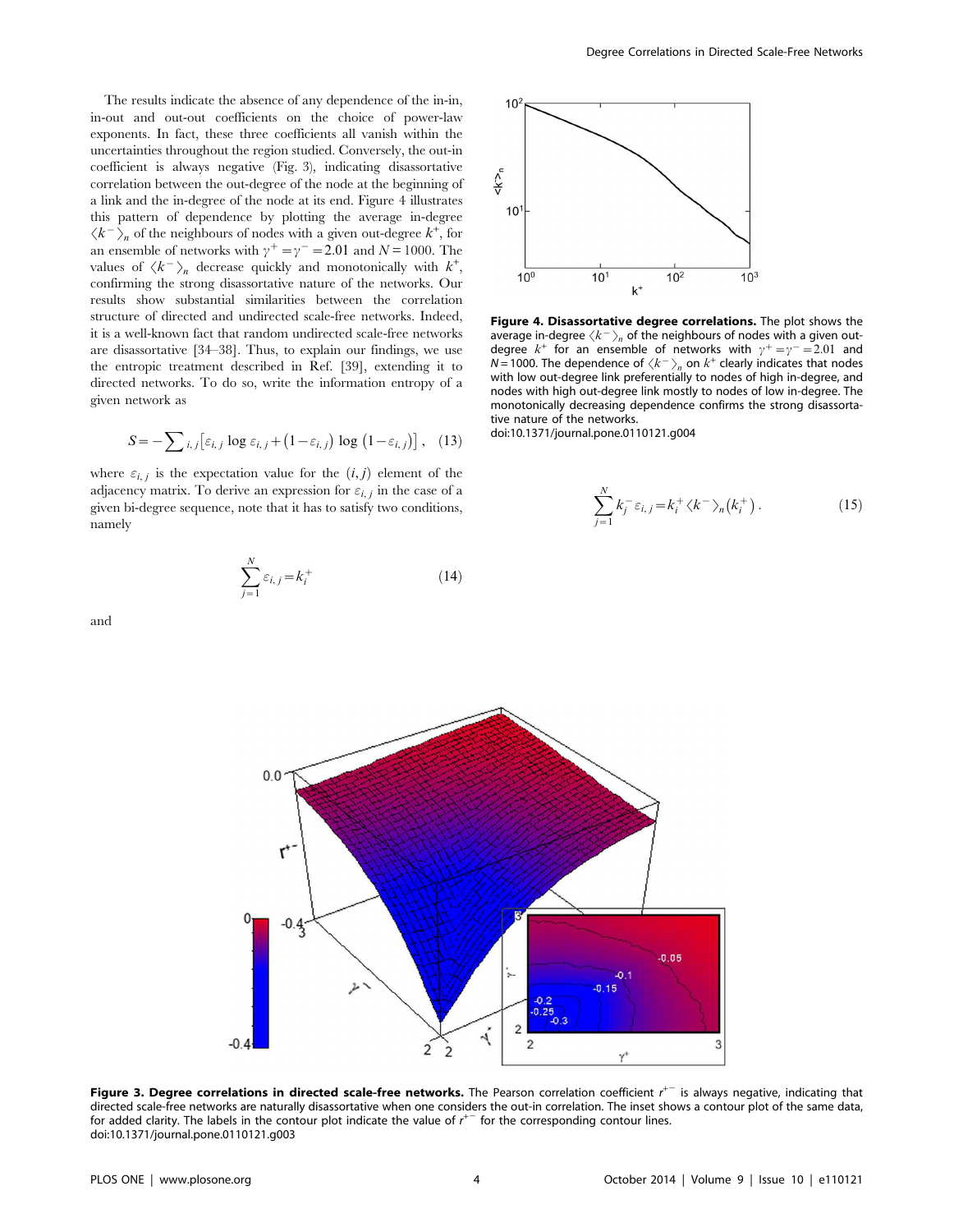

Figure 5. Entropy-maximizing disassortativity. The plot shows the out-in correlation coefficients for directed scale-free networks with  $\gamma^{+} = \gamma^{-} \equiv \gamma$ . The simulation data are shown in solid black. The red dotted line corresponds to the coefficients that maximize the information entropy for a given  $\gamma$ . The good agreement of the results indicates the entropic origin of the disassortativity observed in directed scale-free networks.

doi:10.1371/journal.pone.0110121.g005

A form that satisfies these conditions is

$$
\varepsilon_{i,j} = \frac{1}{N} \left\{ \frac{k_i^+ k_j^-}{\langle k \rangle} + \int \left( \frac{\sigma_2}{\sigma_{\beta+2}} \delta(\nu - (\beta + 1)) - \delta(\nu - 1) \right) \right\}
$$
\n
$$
\left[ \frac{\left( k_i^+ k_j^- \right)^{\nu}}{\langle k^{-\nu} \rangle} - k_i^{+ \nu} - k_j^{- \nu} + \langle k^{-\nu} \rangle \right] dv \right\}
$$
\n(16)

where  $\beta$  is a free parameter. In principle, the factor  $\frac{\sigma_2}{\sigma_{\beta+2}} \delta(v-(\beta+1)) - \delta(v-1)$  $\left($ in Eq. 16 can be replaced by any arbitrary function of  $\nu$ . However, the choice made, in which  $\sigma_t \equiv \langle k^{-t} \rangle - \langle k \rangle \langle k^{-t-1} \rangle$ , allows to reproduce the observed dependence of  $\langle k^{-} \rangle_{n}$  on  $k^{+}$ . Then, computing the integral in Eq. 16, it is

$$
\varepsilon_{ij} = \frac{1}{N} \left\{ \frac{\langle k^{-2} \rangle - \langle k \rangle^2}{\langle k^{-\beta+2} \rangle - \langle k \rangle \langle k^{-\beta+1} \rangle} \right\}
$$
\n
$$
\left[ \frac{\left(k_i^+ k_j^-\right)^{\beta+1}}{\langle k^{-\beta+1} \rangle} - k_i^{+\beta+1} - k_j^{-\beta+1} + \langle k^{-\beta+1} \rangle \right]
$$
\n
$$
+ k_i^+ + k_j^- - \langle k \rangle.
$$
\n(17)

Using Eqs. 13 and 17, we can find the choice of  $\beta$  that maximizes  $\hat{S}$ , and compute the Pearson coefficient  $\hat{r}$  correspond-

#### References

- 1. Boccaletti S, Latora V, Moreno Y, Chavez M, Hwang D-U (2006) Complex networks: Structure and dynamics. Phys Rep 424: 175–308.
- 2. Boccaletti S, Bianconi G, Criado R, Del Genio CI, Gómez-Gardeñes J, et al. (2014) The structure and dynamics of multiplex networks. Phys Rep in press, <http://dx.doi.org/10.1016/j.physrep.2014.07.001>.
- 3. Albert R, Barabási A-L (2002) Statistical mechanics of complex networks. Rev Mod Phys 74: 47–97.

ing to the maximum entropy network for any given power-law exponents. Notice that in the equations above, we make no distinction between  $\langle k^{+} \rangle$  and  $\langle k^{-} \rangle$ , as they must be equal to ensure graphicality of the bi-degree sequence. Also, we restrict the parameter search to the values that yield networks without selfedges or multiple edges. To carry out the calculation, we use the degree-maximizing sequence as representative of the scale-free networks for each value of  $\gamma$  [6]. Figure 5 displays a comparison between  $r^{+-}$  as measured by simulations and  $r^*$ , in the case of  $v^{+} = v^{-}$ . The two sets of results are substantially in agreement, save for higher values of  $\gamma$ , where  $r^* < r^{+-}$ . This can be explained by considering that the degree-maximizing sequences used to compute r \* feature more high-degree nodes than would be found on average, thus decreasing the assortativity of their realizations.

In summary, we showed that directed scale-free networks are naturally uncorrelated when considering in-in, in-out and out-out correlations. Thus, when looking across a directed link, the indegree of the originating node has no influence on the in-degree or the out-degree of the target node. Similarly, the out-degrees are not affected by the out-degrees of the neighbours. However, the out-in correlation coefficient is found to be negative throughout the region studied. This indicates that the natural state of directed scale-free networks is one in which nodes of low degree prefer to link to nodes of high degree, and vice versa. The origin of this preference is entropic, as the coefficients found are in good agreement with those corresponding to the maximum information entropy. Thus, the observation of a disassortative directed scalefree network is not sufficient to infer the existence of extra growth mechanisms beyond those responsible for its degree distribution. These results suggest that the disassortative correlations observed in many real-world systems, such as biological and technological networks, do not necessarily arise because of design or evolutionary pressure. In fact, the absence of such drivers, and the resulting randomness, would lead to the observation of the anticorrelated state as the most probable one. Notice that this does not exclude the presence of evolutionary mechanisms, which may certainly be the cause of an observed disassortative network topology in some specific cases. However, their action would have to promote the maximum-entropy state, thus making their presence undetectable from the degree distribution and correlations alone.

#### Supporting Information

File S1 Raw data files.  $(GZ)$ 

#### Acknowledgments

The authors would like to thank Alex Arenas for fruitful discussions.

#### Author Contributions

Conceived and designed the experiments: CIDG. Performed the experiments: OW. Analyzed the data: CIDG OW. Wrote the paper: CIDG OW.

- 4. Newman MEJ (2003) The Structure and Function of Complex Networks. SIAM Review 45: 167–256.
- 5. Caldarelli G (2007) Scale-free networks complex webs in nature and technology. Oxford: Oxford University Press. 328 p.
- 6. Del Genio CI, Gross T, Bassler KE (2011) All scale-free networks are sparse. Phys Rev Lett 107: 178701.
- 7. de Solla Price DJ (1965) Networks of Scientific Papers. Science 149: 510–515.